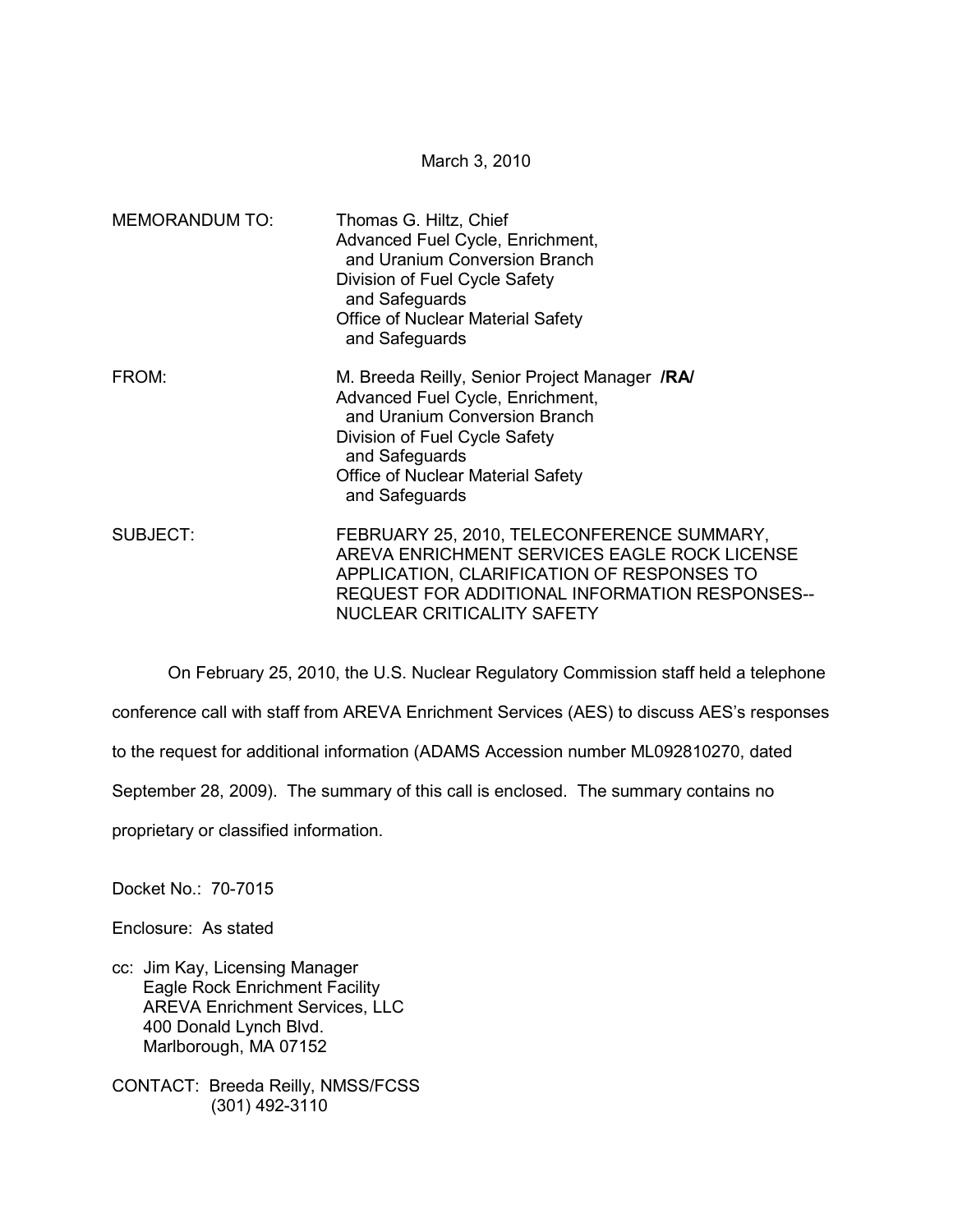| <b>MEMORANDUM TO:</b> | Thomas G. Hiltz, Chief<br>Advanced Fuel Cycle, Enrichment,<br>and Uranium Conversion Branch<br>Division of Fuel Cycle Safety<br>and Safeguards<br>Office of Nuclear Material Safety<br>and Safeguards                   |
|-----------------------|-------------------------------------------------------------------------------------------------------------------------------------------------------------------------------------------------------------------------|
| FROM:                 | M. Breeda Reilly, Senior Project Manager<br>Advanced Fuel Cycle, Enrichment,<br>and Uranium Conversion Branch<br>Division of Fuel Cycle Safety<br>and Safeguards<br>Office of Nuclear Material Safety<br>and Safeguards |
| SUBJECT:              | FEBRUARY 25, 2010, TELECONFERENCE SUMMARY,<br>AREVA ENRICHMENT SERVICES EAGLE ROCK LICENSE<br>APPLICATION, CLARIFICATION OF RESPONSES TO<br>REQUEST FOR ADDITONAL INFORMATION RESPONSES--<br>NUCLEAR CRITICALITY SAFETY |

 On February 25, 2010, the U.S. Nuclear Regulatory Commission staff held a telephone conference call with staff from AREVA Enrichment Services (AES) to discuss AES's responses to the request for additional information (ADAMS Accession number ML092810270, dated September 28, 2009). The summary of this call is enclosed. The summary contains no proprietary or classified information.

Docket No.: 70-7015

Enclosure: As stated

- cc: Jim Kay, Licensing Manager Eagle Rock Enrichment Facility AREVA Enrichment Services, LLC 400 Donald Lynch Blvd. Marlborough, MA 07152
- CONTACT: Breeda Reilly, NMSS/FCSS (301) 492-3110

#### DISTRIBUTION:

| JWeil. OCA            | JHenson, RII  | RTrojanowski, RII |
|-----------------------|---------------|-------------------|
|                       |               |                   |
| MWeber, NMSS          | DSeymour, RII | CTaylor, RII      |
| <b>BPurnell, FCSS</b> | TLiu. FCSS    |                   |
|                       |               |                   |

### **ML100620047**

| <b>OFFICE</b>           | <b>NMSS/AFCB</b> | <b>NMSS/AFCB</b>      | NMSS/AFCB     |  |  |
|-------------------------|------------------|-----------------------|---------------|--|--|
| <b>NAME</b>             | <b>BReilly</b>   | <sup>-</sup> Richmond | <b>THiltz</b> |  |  |
| <b>DATE</b>             | 03/03/10         | 03/03/10              | 03/03/10      |  |  |
| --------<br>___________ |                  |                       |               |  |  |

#### **OFFICIAL RECORD COPY**